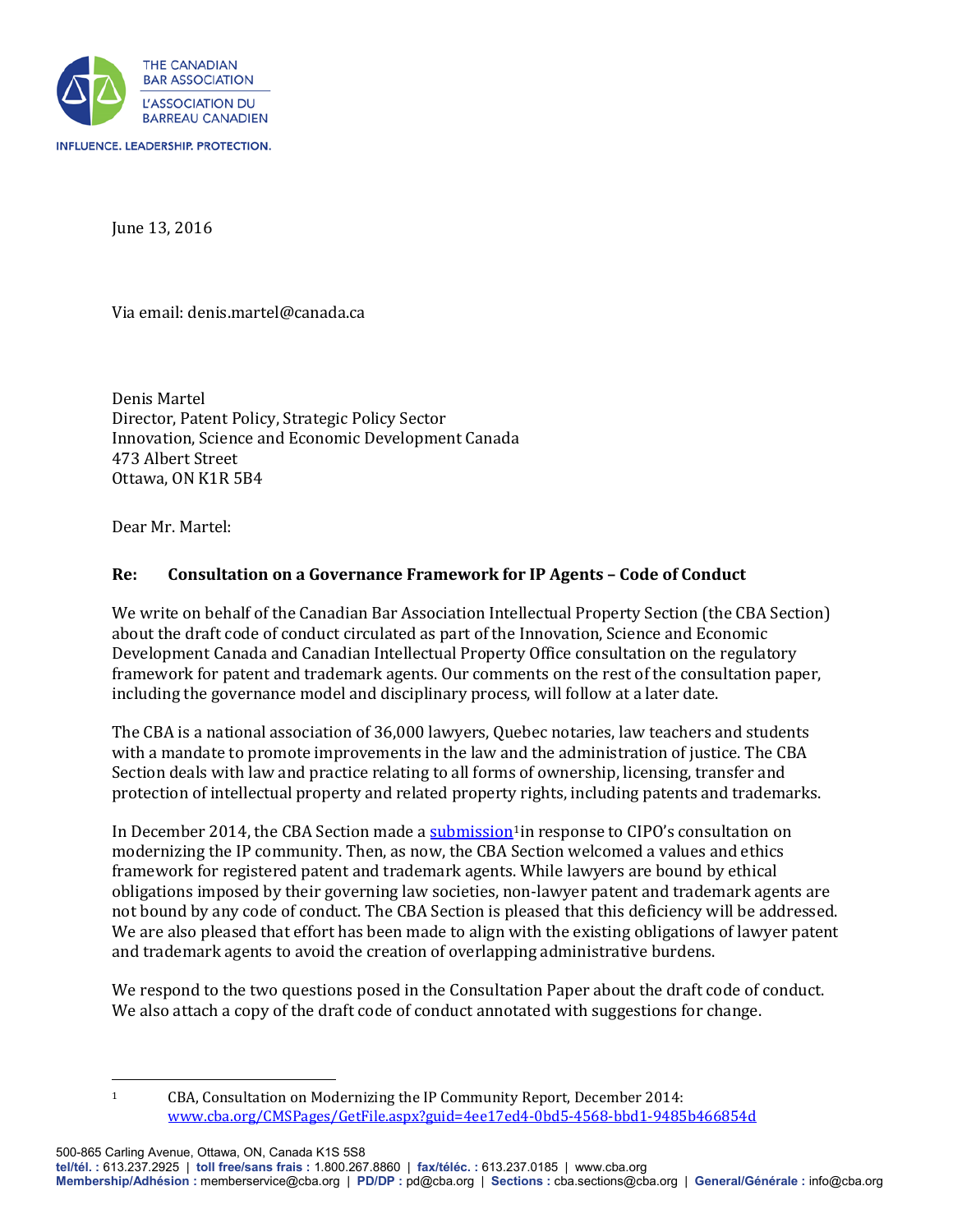## **Question 1: Does the draft code cover all the right elements? Are any elements missing? Are any changes necessary before implementation?**

The CBA Section has previously registered concerns about the unauthorized practice of law by nonlawyer patent and trademark agents. Examples of these practices were in our December 2014 submission.

We are pleased that the draft code of conduct contains a section on unauthorized practice. As we understand it, the relevant principle is aimed at the duty to prevent both unauthorized practice under intellectual property statutes and the unauthorized practice of law in Canada. However, the drafting is unclear, at least in the English version; the French text is more precise.

The CBA Section recommends that the Principle be redrafted as follows:

*An agent owes a duty to assist in preventing the unauthorized practice of persons or entities. This includes practice not authorized under the relevant intellectual property statutes or by laws regulating the provision of legal services in Canada.* 

For greater clarity of the obligation under section 10, the CBA Section recommends adding a subsection to specifically prohibit the unauthorized practice of law while practicing as a patent or trade mark agent:

*An agent must act within the scope permitted under the Patent Act and the Trade-marks Act. An agent must take particular care to avoid providing advice and services that would amount to the practice of law, unless the agent is also authorized to practice law in a province or territory in Canada.*

This change is supported by section 15 of the *Patent Act* and subsection 29(2) of the *Trade-marks Act*, which authorizes registered patent and trademark agents to practice before the Patent Office and Trade-marks Office. There is no statutory or common-law authority for patent agents and trademark agents to practice beyond this framework.

For consistency, we propose additional changes to the draft code of conduct in the attached annotated copy. These include:

- Rule 1.1, adding "An agent must not undertake or continue any matter that is beyond the scope of what is permitted under the *Patent Act* and *Trade-marks Act*."
- Rule 3.3, adding "For greater certainty, "dispute" as used in this Rule does not authorize an agent to act in a dispute in a manner that would amount to the practice of law."
- Rule 4.1, adding "with respect to patent and trade-mark practice as permitted under the *Patent Act* and the *Trade-marks Act*"

The CBA Section also proposes a change to Rule 9.1 to read "An agent must not advertise services that amount to the practice of law, unless the agent is also authorized to practice law in a province or territory." The purpose of this change is to protect the public. A review of webpage profiles for some non-lawyer agents includes the following statements:

- "has experience in intellectual property aspects of major business transactions"
- "advising clients on licensing"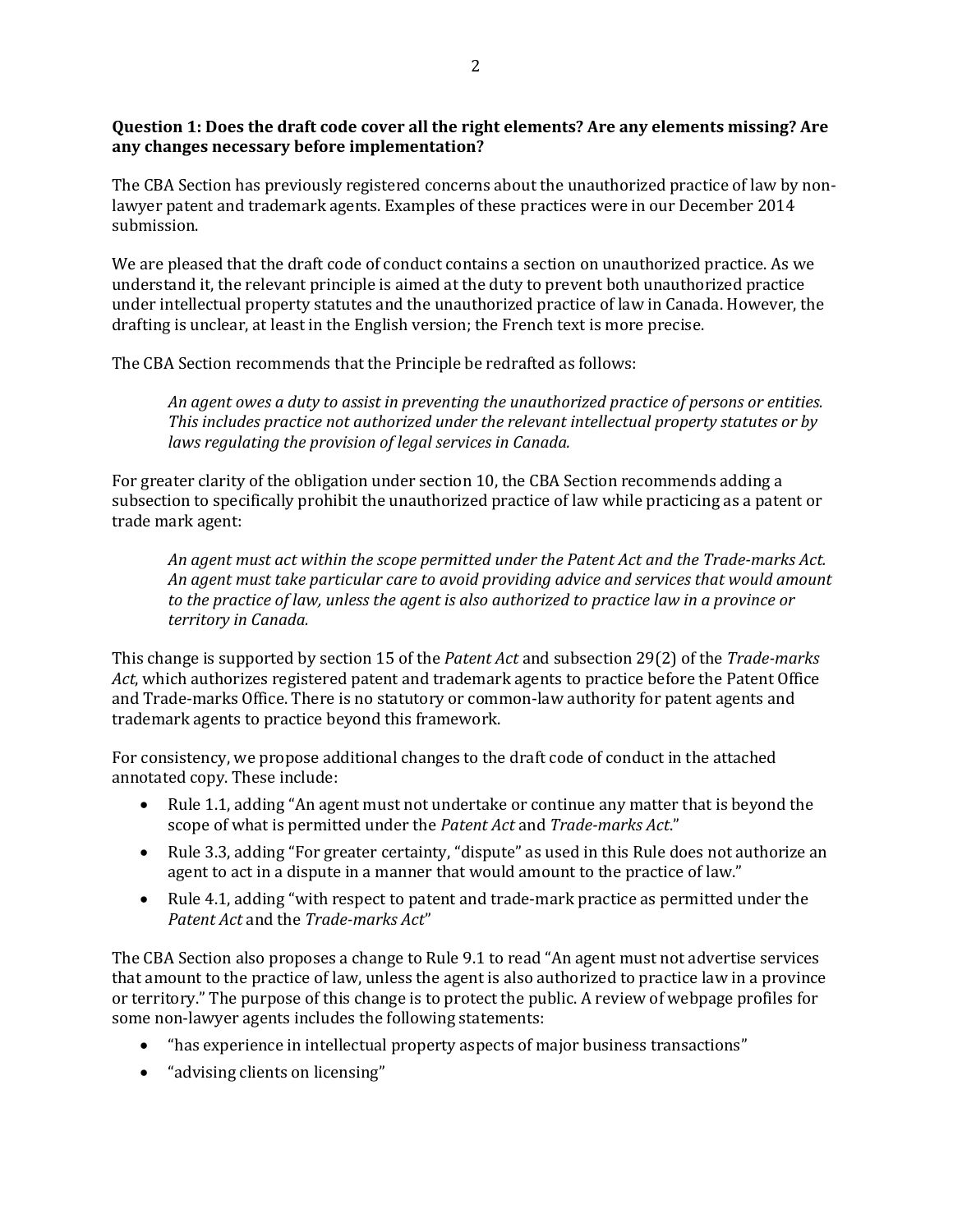- "advice in M&A deals and other commercial transactions"
- "conducting intellectual property due diligence".

These claims could be construed as the practice of law. This would undermine public understanding of the role of patent and trademark agents and mislead clients about the knowledge, skills and accountabilities of non-lawyer agents. If unchecked, these claims will work against our collective efforts to appropriately modernize agent practice.

### **Question 2: Should the code of conduct or other applicable regulations clearly define what activities qualify as permitted practice in front of the patent or trademarks office?**

To protect clients and the broader public, the CBA Section has consistently advocated the importance of clearly defining what activities qualify as permitted practice in front of the Patent Office or Trademarks Office. Many statutes regulating the practice of law in provinces and territories define in detail what constitutes the practice of law. A definition of permitted agent activities would likewise assist agents and encourage greater understanding by the public and by clients about the IP system in Canada.

The framework adopted by the US Patent and Trademark Office – Office of Enrollment and Discipline (USPTO-OED) in Part 11 of Title 37 of the Code of Federal Regulations (CFR) is helpful.

For example, section 11.5 prescribes the nature of work that registered agents and attorneys are permitted to perform in the US:

§11.5 Register of attorneys and agents in patent matters; practice before the Office.

(a) A register of attorneys and agents is kept in the Office on which are entered the names of all individuals recognized as entitled to represent applicants having prospective or immediate business before the Office in the preparation and prosecution of patent applications. Registration in the Office under the provisions of this part shall entitle the individuals so registered to practice before the Office only in patent matters.

(b) Practice before the Office. Practice before the Office includes, but is not limited to, lawrelated service that comprehends any matter connected with the presentation to the Office or any of its officers or employees relating to a client's rights, privileges, duties, or responsibilities under the laws or regulations administered by the Office for the grant of a patent or registration of a trademark, or for enrollment or disciplinary matters. Such presentations include preparing necessary documents in contemplation of filing the documents with the Office, corresponding and communicating with the Office, and representing a client through documents or at interviews, hearings, and meetings, as well as communicating with and advising a client concerning matters pending or contemplated to be presented before the Office. Nothing in this section proscribes a practitioner from employing or retaining non-practitioner assistants under the supervision of the practitioner to assist the practitioner in matters pending or contemplated to be presented before the Office.

(1) Practice before the Office in patent matters. Practice before the Office in patent matters includes, but is not limited to, preparing and prosecuting any patent application, consulting with or giving advice to a client in contemplation of filing a patent application or other document with the Office, drafting the specification or claims of a patent application;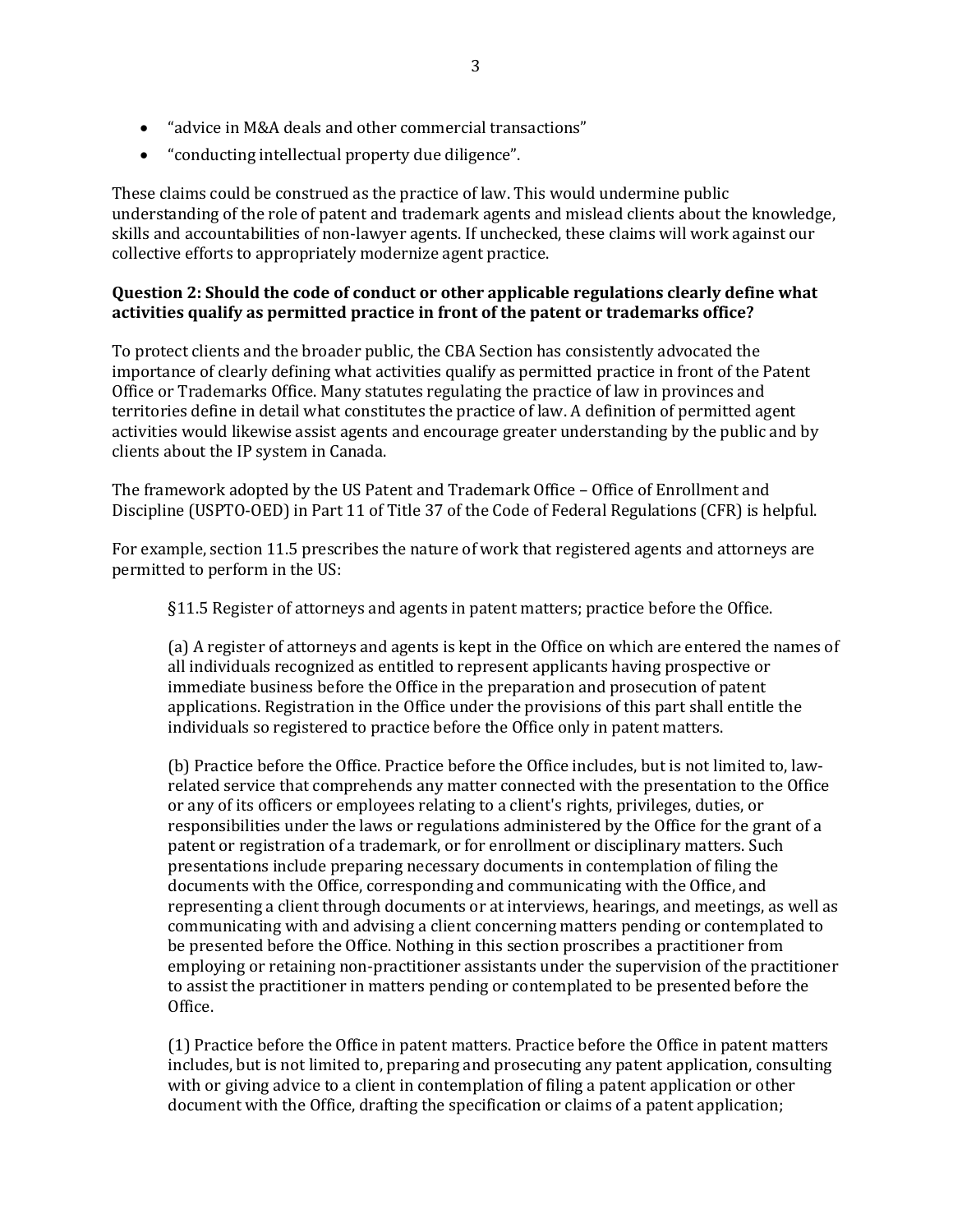drafting an amendment or reply to a communication from the Office that may require written argument to establish the patentability of a claimed invention; drafting a reply to a communication from the Office regarding a patent application; and drafting a communication for a public use, interference, reexamination proceeding, petition, appeal to or any other proceeding before the Patent Trial and Appeal Board, or other proceeding. Registration to practice before the Office in patent cases sanctions the performance of those services which are reasonably necessary and incident to the preparation and prosecution of patent applications or other proceeding before the Office involving a patent application or patent in which the practitioner is authorized to participate. The services include:

(i) Considering the advisability of relying upon alternative forms of protection which may be available under state law, and

(ii) Drafting an assignment or causing an assignment to be executed for the patent owner in contemplation of filing or prosecution of a patent application for the patent owner, where the practitioner represents the patent owner after a patent issues in a proceeding before the Office, and when drafting the assignment the practitioner does no more than replicate the terms of a previously existing oral or written obligation of assignment from one person or party to another person or party.

(2) Practice before the Office in trademark matters. Practice before the Office in trademark matters includes, but is not limited to, consulting with or giving advice to a client in contemplation of filing a trademark application or other document with the Office; preparing and prosecuting an application for trademark registration; preparing an amendment which may require written argument to establish the registrability of the mark; and conducting an opposition, cancellation, or concurrent use proceeding; or conducting an appeal to the Trademark Trial and Appeal Board.

Title 11 also specifies that an agent is not permitted to practice law:

§11.505 Unauthorized practice of law.

A practitioner shall not practice law in a jurisdiction in violation of the regulation of the legal profession in that jurisdiction, or assist another in doing so.

The USPTO rationale for setting a boundary on what registered agents are permitted to do can be seen in its response to comments on revisions to 37 C.F.R. Part 11 in 2008 (published at 73 FR 47650 and enclosed with Exhibit B of this submission). On the issue of non-lawyers preparing assignment and license agreements, the USPTO noted:

First, there is no requirement that patent agents be trained in contract law to be registered to practice before the Office in patent cases. Absent adequate training, the client may not receive the legal advice and service the client has every right to expect. The possible temporary ''convenience'' of having a practitioner inadequately trained in the legal service the practitioner provides does not outweigh the need for competence. A practitioner is prohibited from handling a legal matter which the practitioner knows or should know that the practitioner is not competent to handle, without associating with another practitioner who is competent to handle it. See 37 CFR 10.77(b). Therefore, clients represented by a practitioner would be disserved by that practitioner if the practitioner is not competent to provide advice whether multiple inventors living in different states are subject to the contract laws of all the states or one state, whether the inventors are obligated to assign the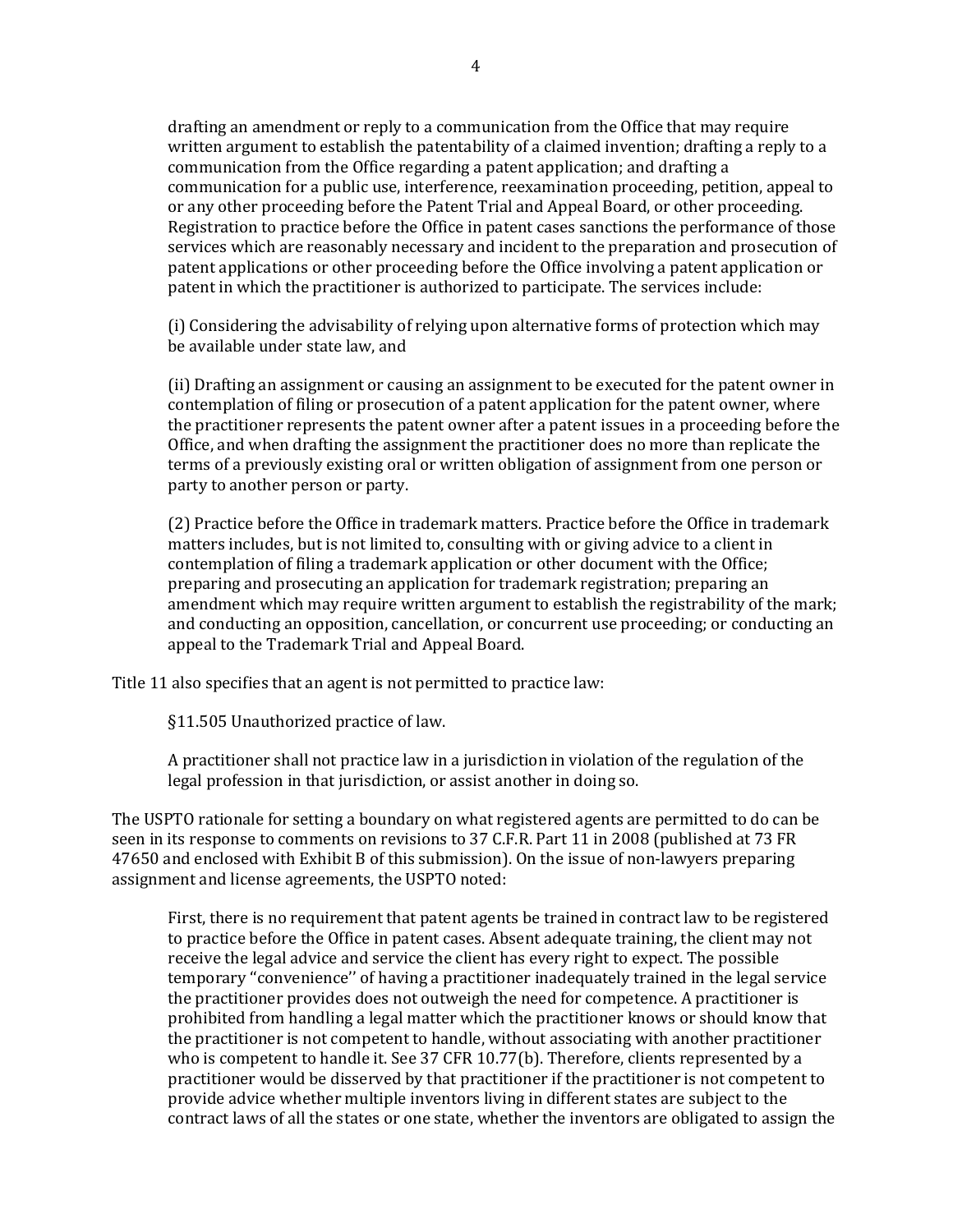invention, whether the inventors should assign as opposed to license the invention absent a legal obligation to assign, and other legal implications of any agreement. Burdens may arise for practitioners and clients when the clients are not competently advised about available legal options, such as licensure or assignment, as well as the benefits, terms and costs of each option. The convenience of having a registered practitioner provide a legal service for which no training is required for registration does not outweigh the benefits of obtaining competent legal advice and assistance.

On the issue of rendering opinions, the USPTO is clearly of the view that non-lawyer agents could only render opinions in very limited circumstances. The USPTO noted:

The suggestion to define practice before the Office as rendering opinions on validity and infringement for clients has not been adopted. Whether a validity opinion involves practice before the Office depends on the circumstances in which the opinion is sought and furnished. For example, an opinion of the validity of another party's patent when the client is contemplating litigation and not seeking reexamination of the other party's patent could not be reasonably necessary and incident to the preparation and prosecution of patent applications or other proceedings before the Office involving a patent application or patent. In such situations, the opinion may constitute unauthorized practice of law. See *Mahoning Cty. Bar Assn. v. Harpman*, 608 N.E.2d 872 (Ohio Bd.Unauth.Prac. 1993). Similarly, a validity opinion for the sale or purchase of the patent is neither the preparation nor the prosecution of a patent application. Likewise, the opinion is not a proceeding before the Office involving a patent application or patent. Registration to practice before the Office in patent cases does not authorize a person to provide a validity opinion that is not reasonably necessary and incident to representing parties before the Office. In contrast, a validity opinion issued in contemplation of filing a request for reexamination would be in contemplation of a proceeding before the Office involving a patent. Due to registration to practice before the Office in patent cases, a practitioner may issue a validity opinion in contemplation of filing a request for reexamination.

In no circumstance would practice before the Office include the rendering of opinions on infringement. Under the law, the Office has no authority to resolve infringement cases. Thus, registration to practice before the Office in patent cases does not include authority to render infringement opinions. See *Mahoning Cty. Bar Assn. v. Harpman*, *supra*.

These arguments are sound and consistent with the Canadian IP framework. While the scope of practice may be broader in jurisdictions where patent and trademark professionals are all nonlawyers, the regulatory framework in those jurisdictions is not suitable for Canada, which has many IP professionals who are qualified both as lawyers and registered patent or trademark agents.

In conclusion, we thank ISED and CIPO for acknowledging the concerns expressed in our December 2014 submission. We encourage you to strengthen these provisions to ensure that IP clients have the best protections possible in a modern regulatory framework and to advance the interest and understanding of the public in Canada's IP system.

Yours truly,

*(original letter signed by Tina Head for Mala Joshi)*

Mala Joshi Chair, CBA Intellectual Property Section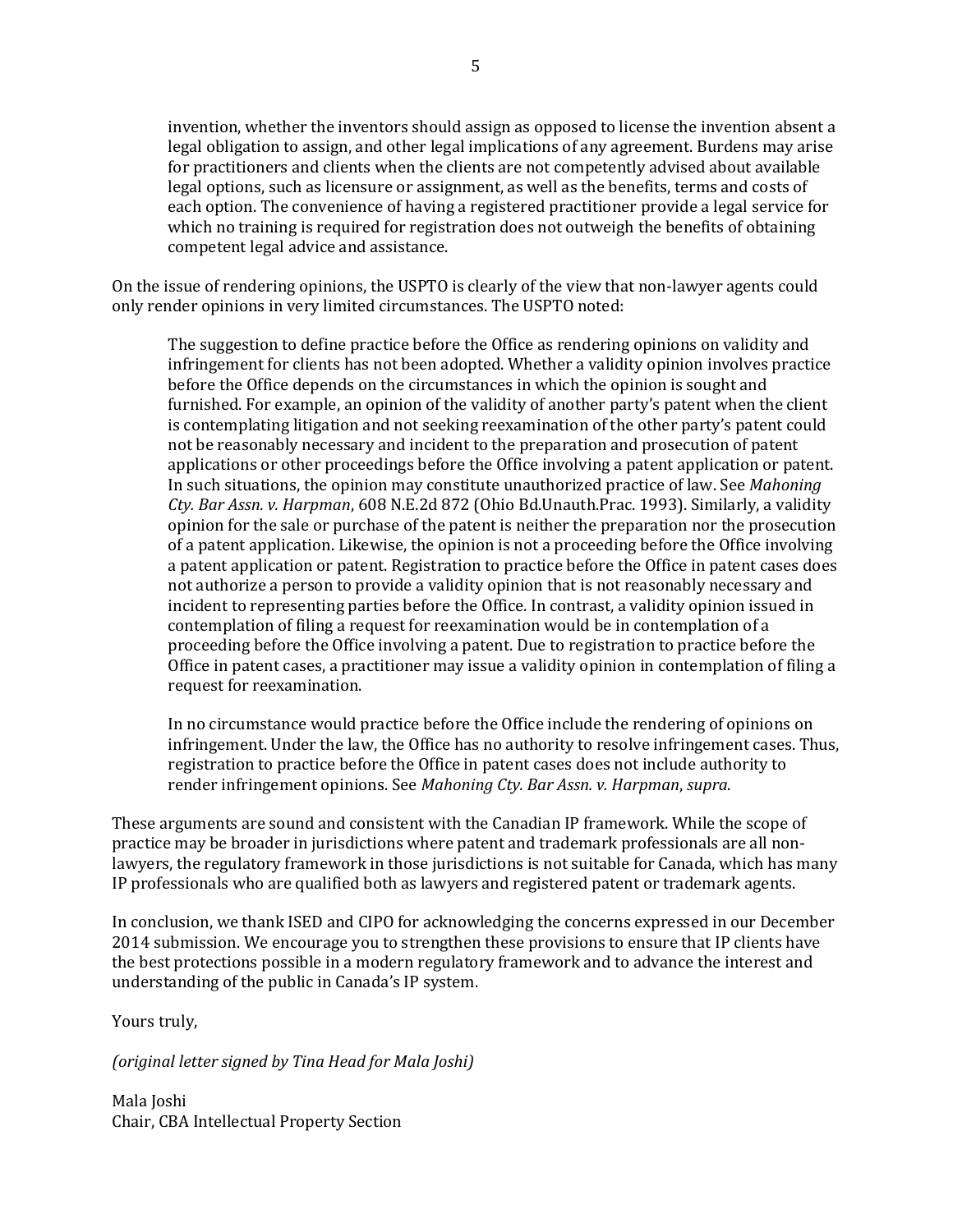# **ANNEX A: CBA Comments on Draft Code of Conduct**

Suggested changes to the draft code of conduct are highlighted in yellow.

# **Definitions**

# **(no comment)**

# **Fundamental canon**

*The most important attribute of an agent is integrity. This principle is implicit in this Code and in each of the Rules and* Commentaries *thereunder. Over and above the possibility of formal sanction under any of the rules in this Code, an agent must at all times conduct himself or herself with integrity and competence in accordance with the highest standards of the profession so as to retain the trust, respect and confidence of members of the profession and the public.*

# **1. Competence**

# **Principle**

*An agent owes the* client *a duty to be competent to perform any agency services and must perform all agency services undertaken on a client's behalf to the standard of a competent agent*.

### **Rule 1**

**1.1** An agent must not undertake or continue any matter without honestly feeling competent to handle it, or able to become competent without undue delay, risk or expense to the client or without associating with another agent who is competent to handle the matter. An agent must not undertake or continue any matter that is beyond the scope of what is permitted under the *Patent Act* and *Trade-marks Act*. An agent must promptly advise the client whenever it is reasonably perceived that the agent may not be competent to perform a particular task or where it is beyond the permitted scope of activity and, whenever practical, provide reference to those known to the agent as likely to have such competence.

**1.2** An agent must assume complete professional responsibility for all business entrusted to the agent, maintaining direct supervision over staff and assistants such as trainees, students, clerks and legal assistants to whom particular tasks and functions may be delegated.

**1.3** An agent must maintain appropriate office procedures and systems including without limitation, systems for meeting the requirements for all deadlines arising from client matters and for handling and maintaining client affairs without prejudicing client affairs.

**1.4** An agent should keep abreast of developments in the branches of patent and trademark practice wherein the agent's practice lies by engaging in study and education.

**1.5** An agent conducting agency practice other than for an employer must maintain a professional liability policy from a reputable insurer for at least the amount recommended by the regulator.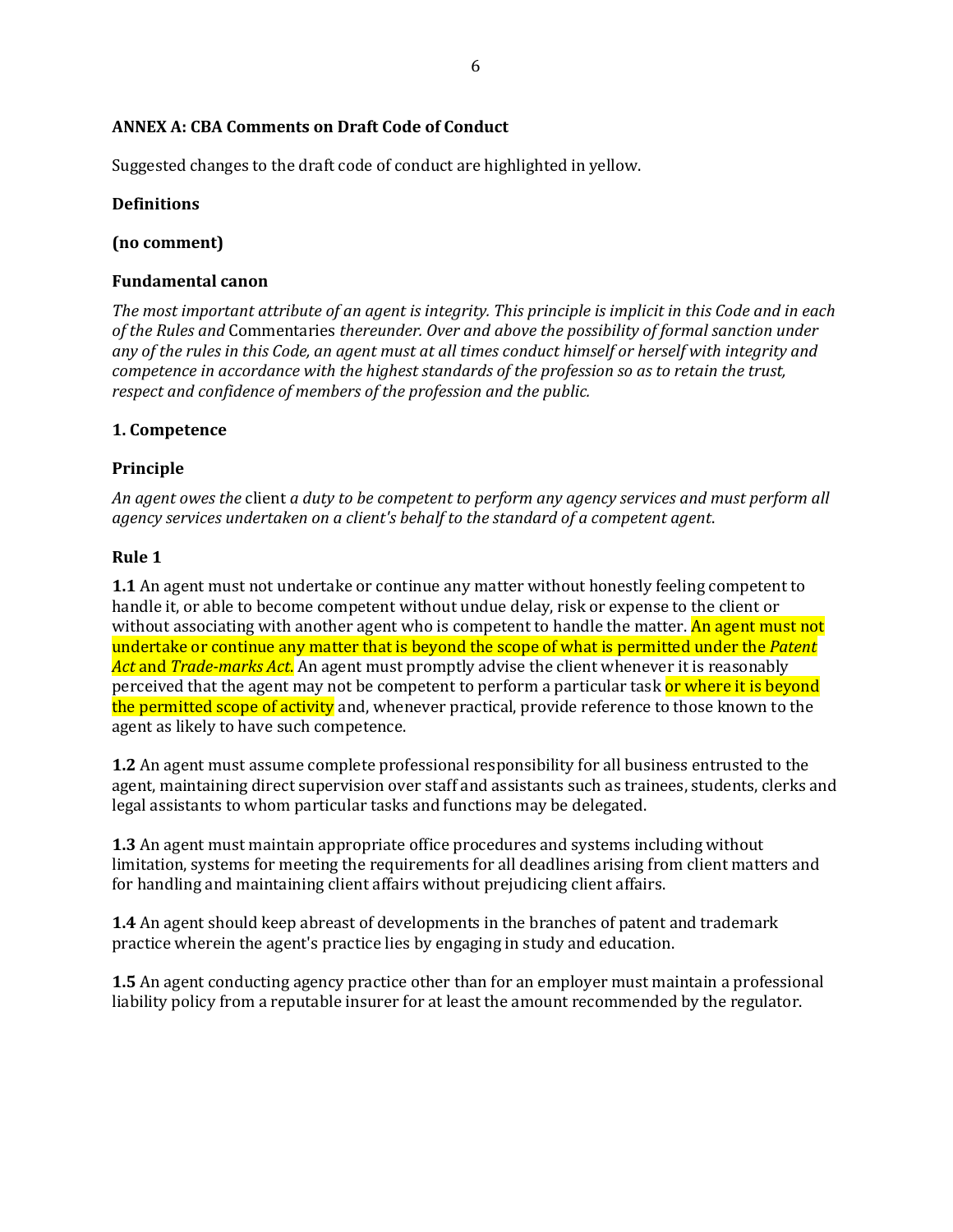### **Commentary**

As a registered agent, an agent is held out as knowledgeable, skilled and capable. Accordingly, the client is entitled to assume that the agent has the ability and capacity to deal adequately with all agency matters to be undertaken on the client's behalf. Competence of an agent is founded upon both ethical and applicable legal principles. This rule addresses the ethical principles. Competence involves more than an understanding of agency legal principles: it involves an adequate knowledge of the practice and procedures by which such principles can be effectively applied. To accomplish this, the agent should keep abreast of developments in all areas of patent and trade-mark practice, as permitted under the *Patent Act* and the *Trade-marks Act*.

In deciding whether the agent has employed the requisite degree of knowledge and skill in a particular matter, relevant factors will include:

- 1. the complexity and specialized nature of the matter;
- 2. the agent's general experience;
- 3. the agent's training and experience in the technical field and applicable patent and trademark law;
- 4. the preparation and study the agent is able to give the matter; and whether it is appropriate or feasible to refer the matter to, or associate or consult with, an agent of established competence in the field in question.

An agent who practices alone or operates a branch or a part-time office should ensure that all matters requiring an agent's professional skill and judgment are dealt with directly by an agent qualified to do the work.

## **2. Confidentiality**

#### **(no comments)**

#### **3. Conflicts**

#### **Principle**

*In each matter, an agent's judgment and fidelity to the client's interest must be free from compromising influences*.

#### **Rule 3**

#### **Conflict of Interest**

**3.1** An agent must not act for a party where there is a substantial risk that an agent's loyalty to or representation of a party would be materially and adversely affected by the agent's own interest or the agent's duties to another client, a former client or a third person, except as permitted under this Code (hereinafter a "conflict of interest").

#### **Commentary**

As defined in these rules, a conflict of interest exists when there is a substantial risk that an agent's loyalty to or representation of a client would be materially and adversely affected by the agent's own interest or the agent's duties to another client, a former client or a third person. The risk must be more than a mere possibility; there must be a genuine, serious risk to the duty of loyalty or to client representation arising from the retainer. A client's interests may be seriously prejudiced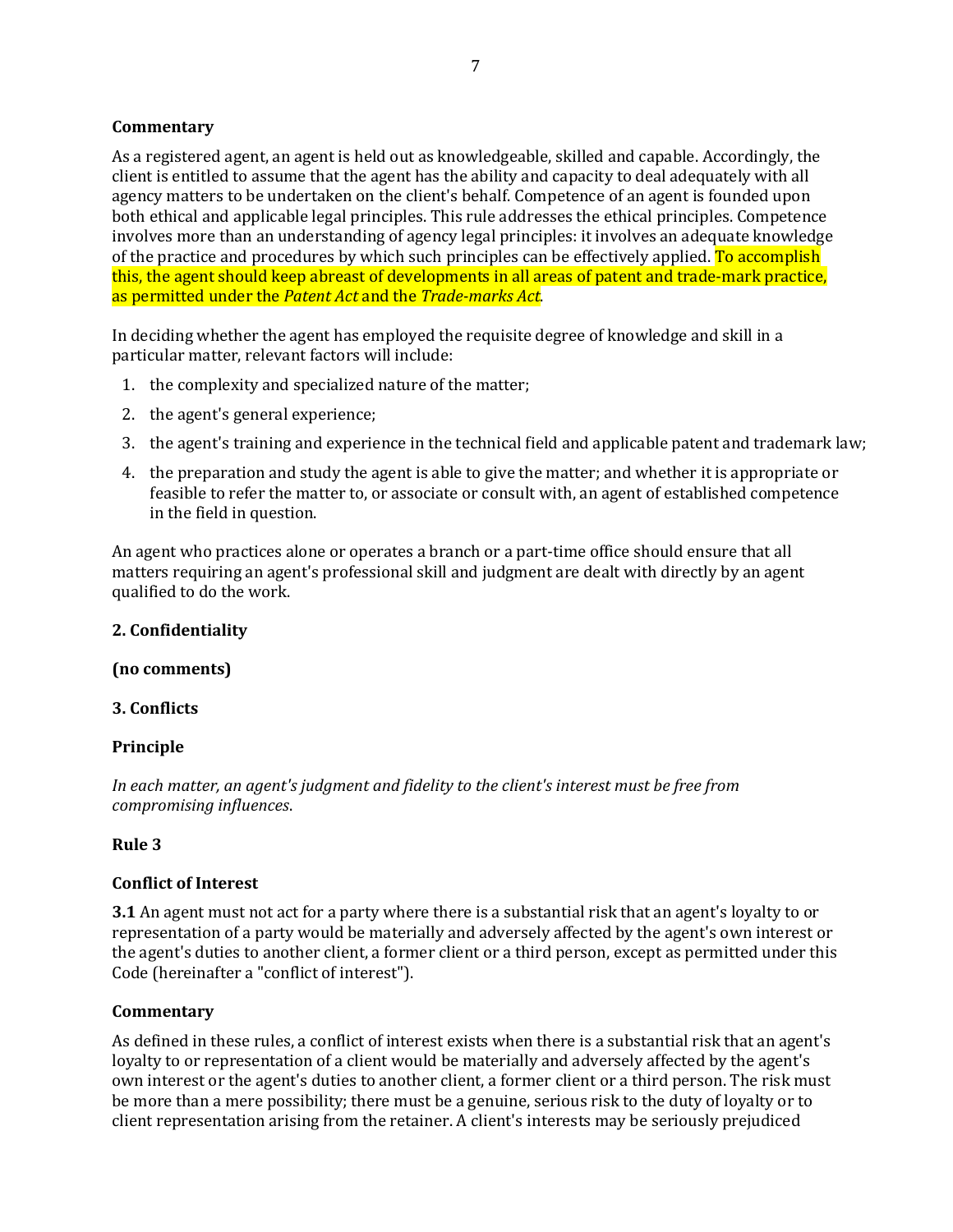unless the agent's judgment and freedom of action on the client's behalf are as free as possible from conflicts of interest.

A client may legitimately fear that the agent will not pursue the representation out of deference to the other client, and an existing client may legitimately feel betrayed by the agent's representation of a client with adverse legal interests. The prohibition on acting in such circumstances except with the consent of the clients guards against such outcomes and protects the agent client relationship.

Accordingly, factors for the agent's consideration in determining whether a conflict of interest exists include:

- 1. the immediacy of the legal interests;
- 2. whether the legal interests are directly adverse;
- 3. the temporal relationship between the matters;
- 4. the significance of the issue to the immediate and long-term interests of the clients involved; and
- 5. the client's reasonable expectations in retaining the agent for the particular matter or representation.

#### **Examples of Conflicts of Interest**

- 1. An agent acts against a person in one matter when the agent represents that person in some other matter.
- 2. An agent, an associate, a firm partner or a family member has a personal financial interest in a client's affairs or in a matter which the agent is requested to act for a client, such as a partnership interest in some joint business venture with a client or an invention marketing relationship under which the agent seeks to market the patent or trademark rights in exchange for consideration from the client.

An agent owning a small number of shares of a publicly traded corporation would not necessarily have a conflict of interest in acting for the corporation because the holding may have no adverse influence on the agent's judgment or loyalty to the client.

3. An agent has a sexual or close personal relationship with a client.

Such a relationship may conflict with the agent's duty to provide objective, disinterested professional advice to the client. The relationship may obscure whether certain information was acquired in the course of the agent and client relationship and may jeopardize the client's right to have all information concerning his or her affairs held in strict confidence. The relationship may in some circumstances permit exploitation of the client by his or her agent. If the agent is a member of a firm and concludes that a conflict exists, the conflict is not imputed to the agent's firm, but would be cured if another agent in the firm who is not involved in such a relationship with the client handled the client's work.

4. An agent or his or her firm acts for a public or private corporation and the agent serves as a director of the corporation.

These two roles may result in a conflict of interest or other problems because they may:

a. affect the agent's independent judgment and fiduciary obligations in either or both roles;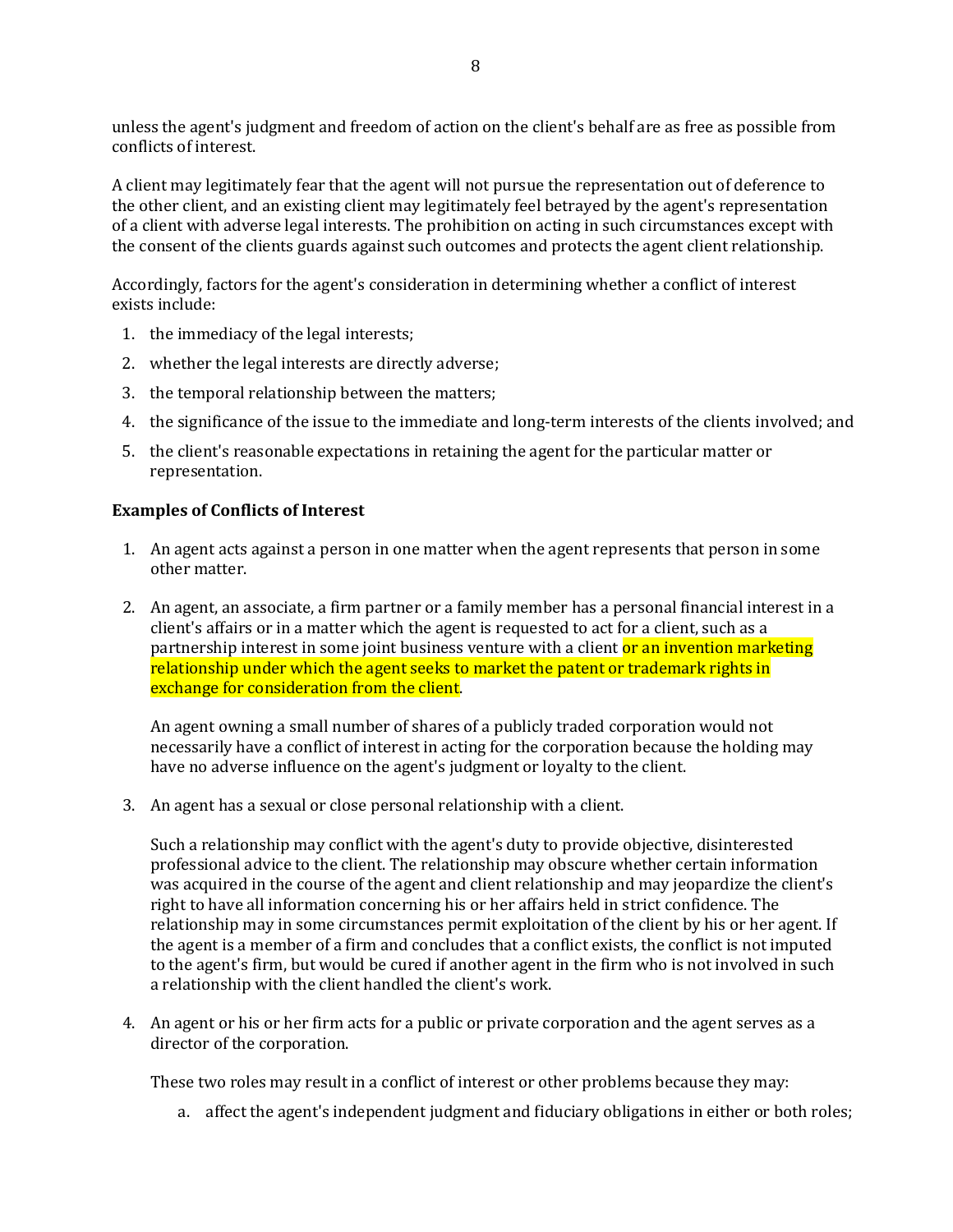- b. obscure advice given in one role versus the other;
- c. disqualify the agent or firm from acting for the corporation.
- 5. Sole practitioners who practice with other agents in cost-sharing or other arrangements represent clients on opposite sides of a dispute.

The fact or the appearance of such a conflict may depend on the extent to which the agents' practices are integrated, physically and administratively, in the association.

## **Conflict of Interest Exception**

**3.2** An agent must not represent a client in a matter where there is a conflict of interest unless there is express or implied consent from all clients and the agent reasonably believes that he or she is able to represent each client without having a material adverse effect upon the representation of or loyalty to the other client.

- 1. Express consent must be fully informed and voluntary after disclosure;
- 2. In order for consent to be implied and need not be in writing where all of the following apply:
	- a. the client is a government, financial institution, publicly traded or similarly substantial entity;
	- b. the matters are unrelated; and
	- c. the agent has no relevant confidential information from one client that might reasonably affect the other.

## **Commentary**

#### **Disclosure and Consent**

Disclosure is an essential requirement to obtaining a client's consent. Where it is not possible to provide the client with adequate disclosure because of the confidentiality of the information of another client, the agent must decline to act.

The agent should inform the client of the relevant circumstances and the reasonably foreseeable ways that the conflict of interest could adversely affect the client's interests. This would include the agent's relations to the parties and any interest in or connection with the matter.

#### **Consent in Advance**

An agent may be able to request that a client consent in advance to conflicts that might arise in the future. As the effectiveness of such consent is generally determined by the extent to which the client reasonably understands the material risk that the consent entails, the more comprehensive the explanation of the types of future representations that might arise and the actual and reasonably foreseeable adverse consequences of those representations, the greater the likelihood that the client will have the requisite understanding. A general, open-ended consent will ordinarily be ineffective because it is not reasonably likely that the client will have understood the material risks involved. If the client is an experienced user of the agent services involved and is reasonably informed regarding the risk that a conflict may arise, such consent is more likely to be effective, particularly if, for example, the client is independently represented by other counsel in giving consent and the consent is limited to future conflicts unrelated to the subject of the representation.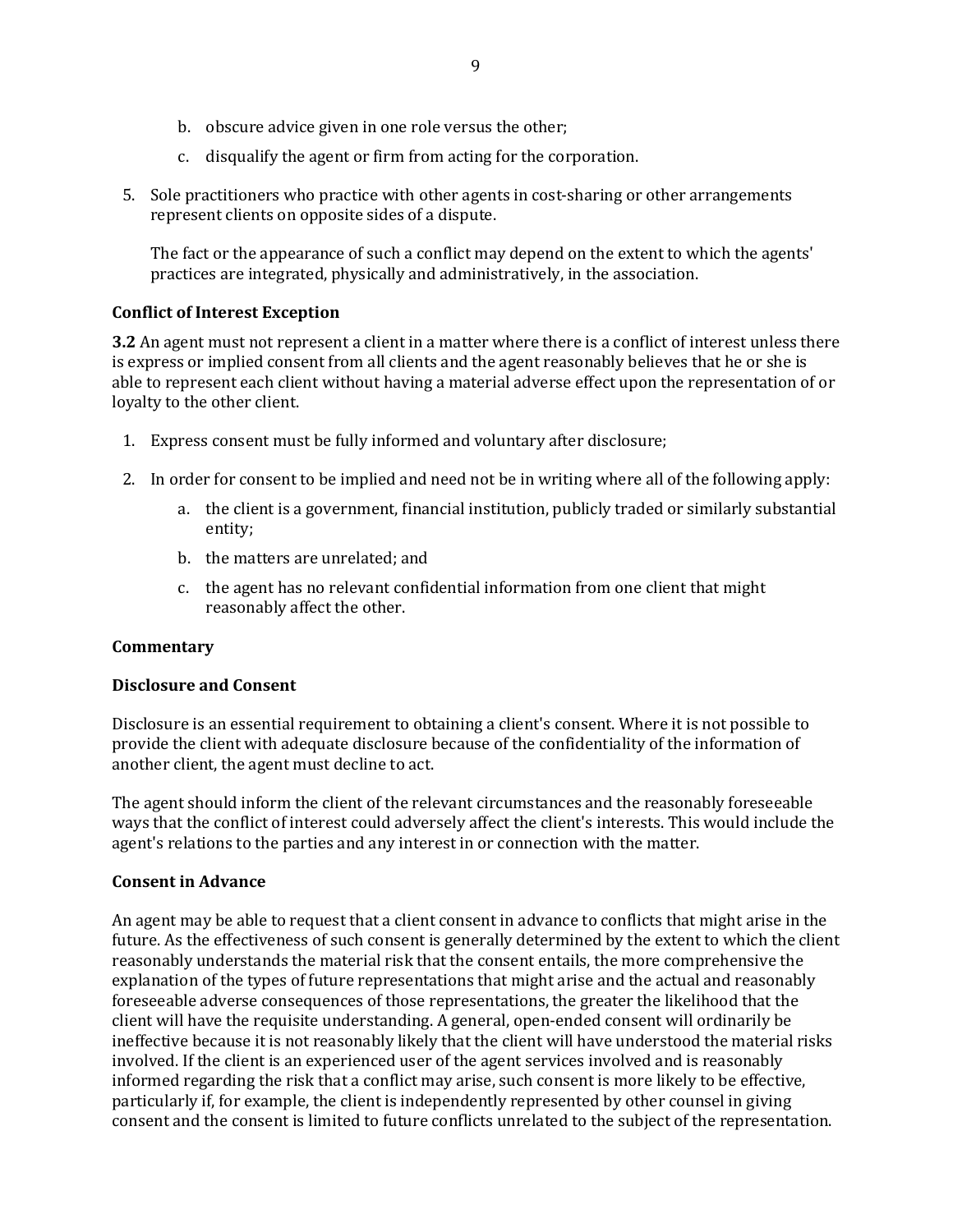While not a prerequisite to advance consent, in some circumstances it may be advisable to recommend that the client obtain independent legal advice before deciding whether to provide consent. Advance consent must be recorded, for example in a retainer letter.

#### **Implied Consent**

In some cases consent may be implied rather than expressly granted. The concept of implied consent is applicable in exceptional cases only. Governments, chartered banks, and entities that might be considered sophisticated consumers of agent services may accept that agents may act against them in unrelated matters where there is no danger of misuse of confidential information. The more sophisticated the client as a consumer of agent services, the more likely that an inference of consent can be drawn. The mere nature of the client is not, however, a sufficient basis upon which to assume implied consent; the matters must be unrelated, the agent must not possess confidential information from one client that could affect the other client, and there must be a reasonable basis to conclude that the client has commonly accepted that agents may act against it in such circumstances.

#### **Dispute**

**3.3** An agent must not advise or represent both sides of a dispute or potential dispute. For greater certainty, "dispute" as used in this Rule does not authorize an agent to act in a dispute in a manner that would amount to the practice of law.

#### **Commentary**

If an agent were permitted to act for opposing parties in a dispute even with consent, the agent's advice, judgment and loyalty to one client would be materially and adversely affected by the same duties to the other client or clients.

#### **Concurrent Representation**

**(no comment)**

**Joint Representation**

**(no comment)**

**Acting against former clients**

**(no comment)**

**Conflicts Arising from Transfer between Firms**

**(no comment)**

**Business Transactions with Clients**

**(no comment)**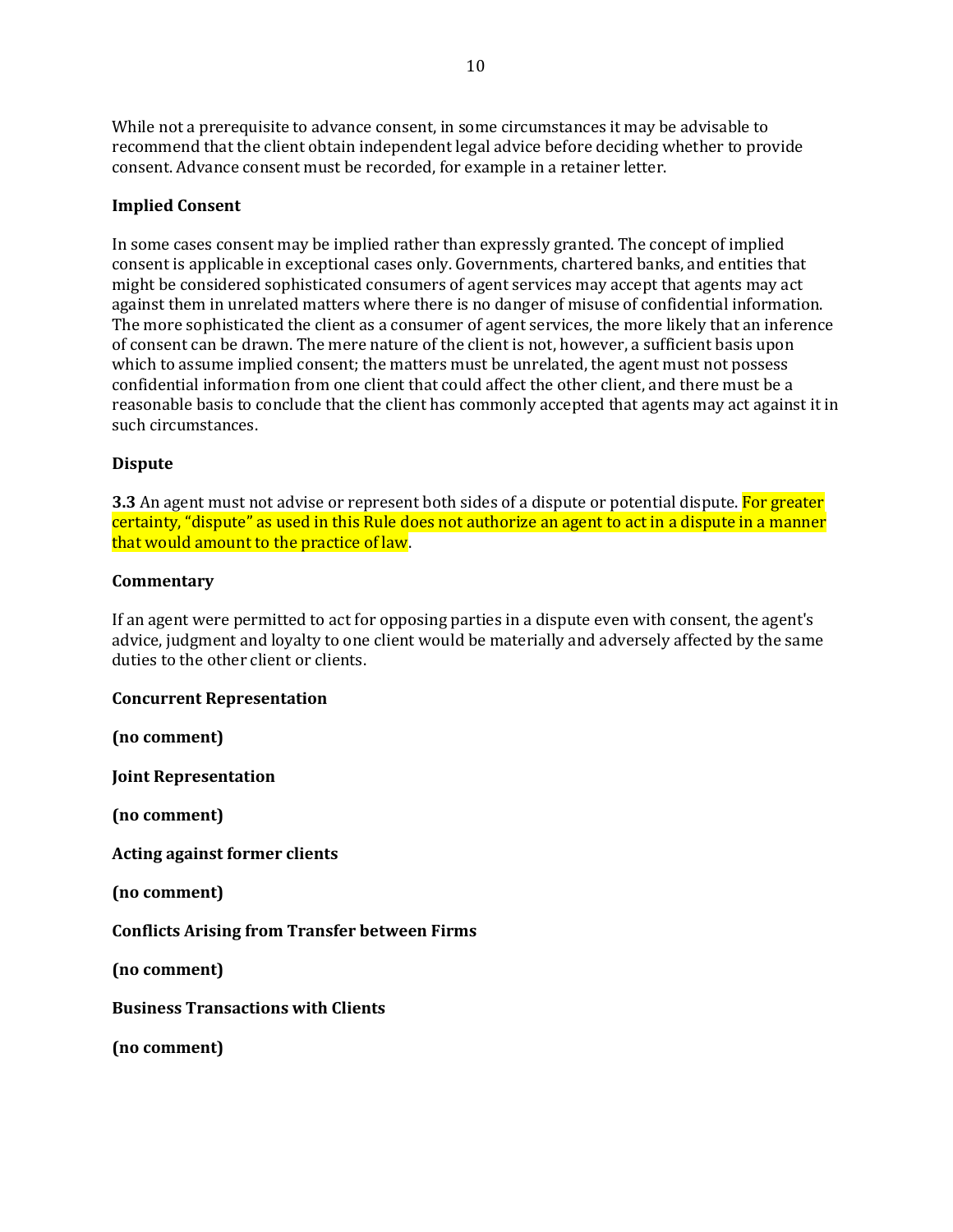### **4. Quality of service**

## **Principle**

*An agent* must *be both honest and candid when advising clients and must inform the client of all information known to the agent that may affect the interests of the client in the matter.*

## **Rule 4**

**4.1** The agent must give the client competent advice and service based on a sufficient knowledge of the relevant facts, an adequate consideration of the applicable law with respect to patent and trademark practice as permitted under the *Patent Act* and the *Trade-marks Act*, and the agent's own experience and expertise.

**4.2** The agent's advice must be open and undisguised, and must clearly disclose what the agent honestly thinks about the merits and probable results.

## **Commentary**

Occasionally, an agent must be firm with a client. Firmness, without rudeness, is not a violation of the rule. In communicating with the client, the agent may disagree with the client's perspective, or may have concerns about the client's position on a matter, and may give advice that will not please the client. This may legitimately require firm and animated discussion with the client. The agent must not keep the client in the dark about matters he or she knows to be relevant to the retainer.

**4.3** If it should become apparent to the agent that the client has misunderstood or misconceived the position or what is really involved, the agent must use reasonable efforts to explain to the client, the agent's advice and recommendations.

#### **Commentary**

An agent has a duty to communicate effectively with the client. What is effective will vary depending on the nature of the retainer, the needs and sophistication of the client and the need for the client to make fully informed decisions and provide instructions.

**4.4** An agent must reasonably promptly act on the client's instructions and must reply to all client inquiries.

**4.5** An agent must take reasonable steps to advise the client of the costs of obtaining or seeking any intellectual property protection in Canada or elsewhere recommended by the agent.

## **Commentary**

An agent should provide to the client in writing, before or within a reasonable time after commencing a representation, as much information regarding fees and disbursements as is reasonable and practical in the circumstances, including the basis on which fees will be determined. An agent should confirm with the client in writing the substance of all fee discussions that occur as a matter progresses, and an agent may revise an initial estimate of fees and disbursements.

**4.6** An agent must communicate in a timely and effective manner at all stages of the client's matter or transaction.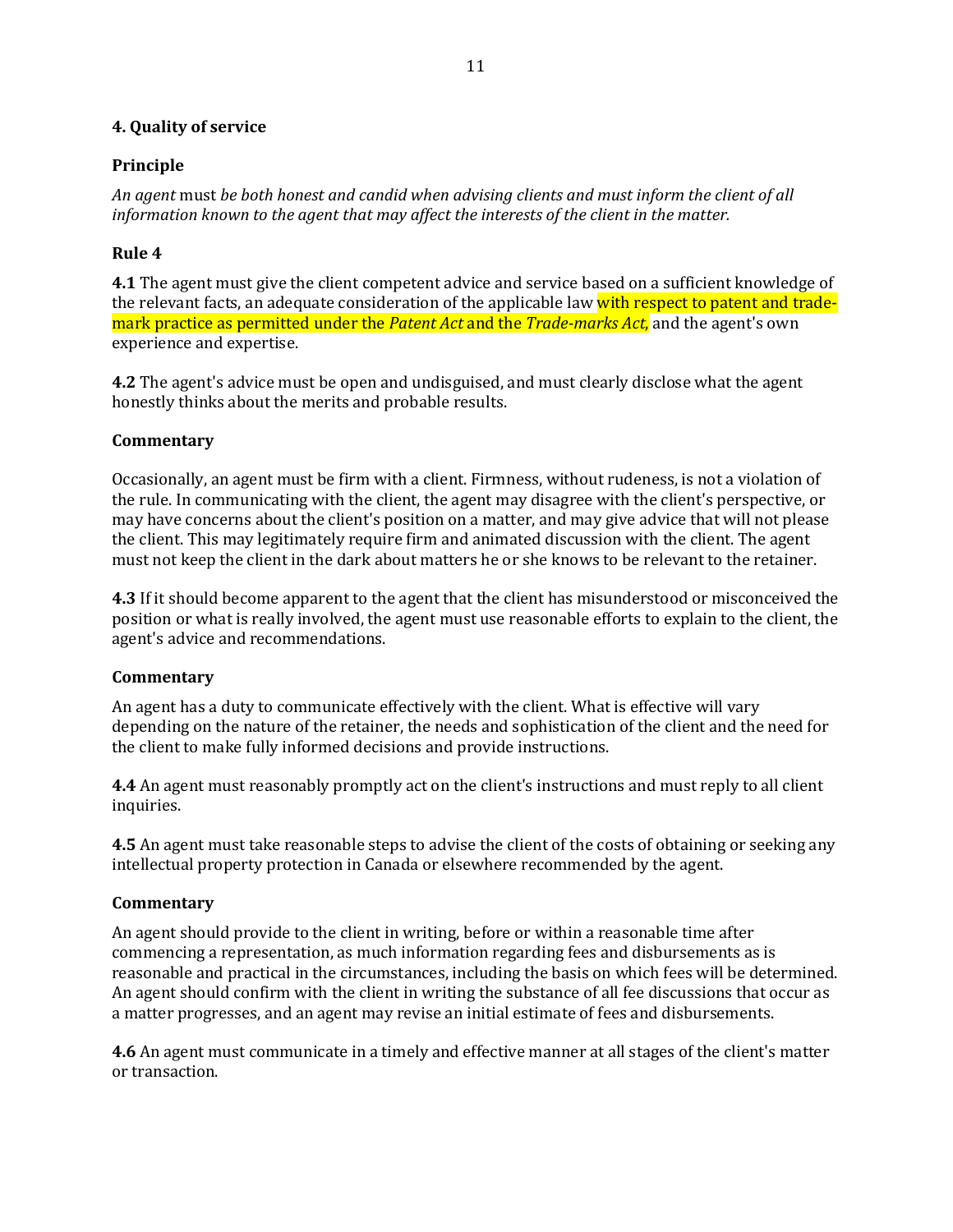### **Commentary**

The requirement of conscientious, diligent and efficient service means that an agent should make every effort to provide timely service to the client. An agent should meet deadlines, unless the agent is able to offer a reasonable explanation and ensure that no prejudice to the client will result. Whether or not a specific deadline applies, an agent should be prompt in prosecuting a matter, responding to communications and reporting developments to the client. In the absence of developments, contact with the client should be maintained to the extent the client reasonably expects.

**4.7** An agent should not undertake to act for a client if he or she is not comfortable, for justifiable reasons, with undertaking the requested task or job for that particular client or he or she does not agree with the instructions from the client to such an extent that the instructions will impair the agent's ability to perform his or her services in accordance with this Code or under the *Patent Act*  or the *Trade-marks Act*.

**4.8** An agent must reasonably promptly inform the client of any material error or omission with respect to the client's matter.

## **Commentary**

When, in connection with a matter for which an agent is responsible, an agent discovers an error or omission that is or may be damaging to the client and that cannot be rectified readily, the agent must:

- a. promptly inform the client of the error or omission without admitting legal liability;
- b. recommend that the client obtain independent advice concerning the matter; and
- c. advise the client of the possibility that, in the circumstances, the agent may no longer be able to act for the client.

### **5. Fees**

**Rule 5**

**(no comment)**

## **6. Withdrawal of services**

## **(no comment)**

## **7. Duties to the regulator, members and others**

#### **Principle**

*An agent must assist in maintaining the standards of the profession in dealings with the regulator and the profession* generally*. An agent's conduct toward other agents must be characterized by courtesy and good faith*.

## **Rule 7**

**7.1** An agent must conduct himself or herself in a professional manner.

**7.2** An agent must refrain from conduct that brings discredit to the profession.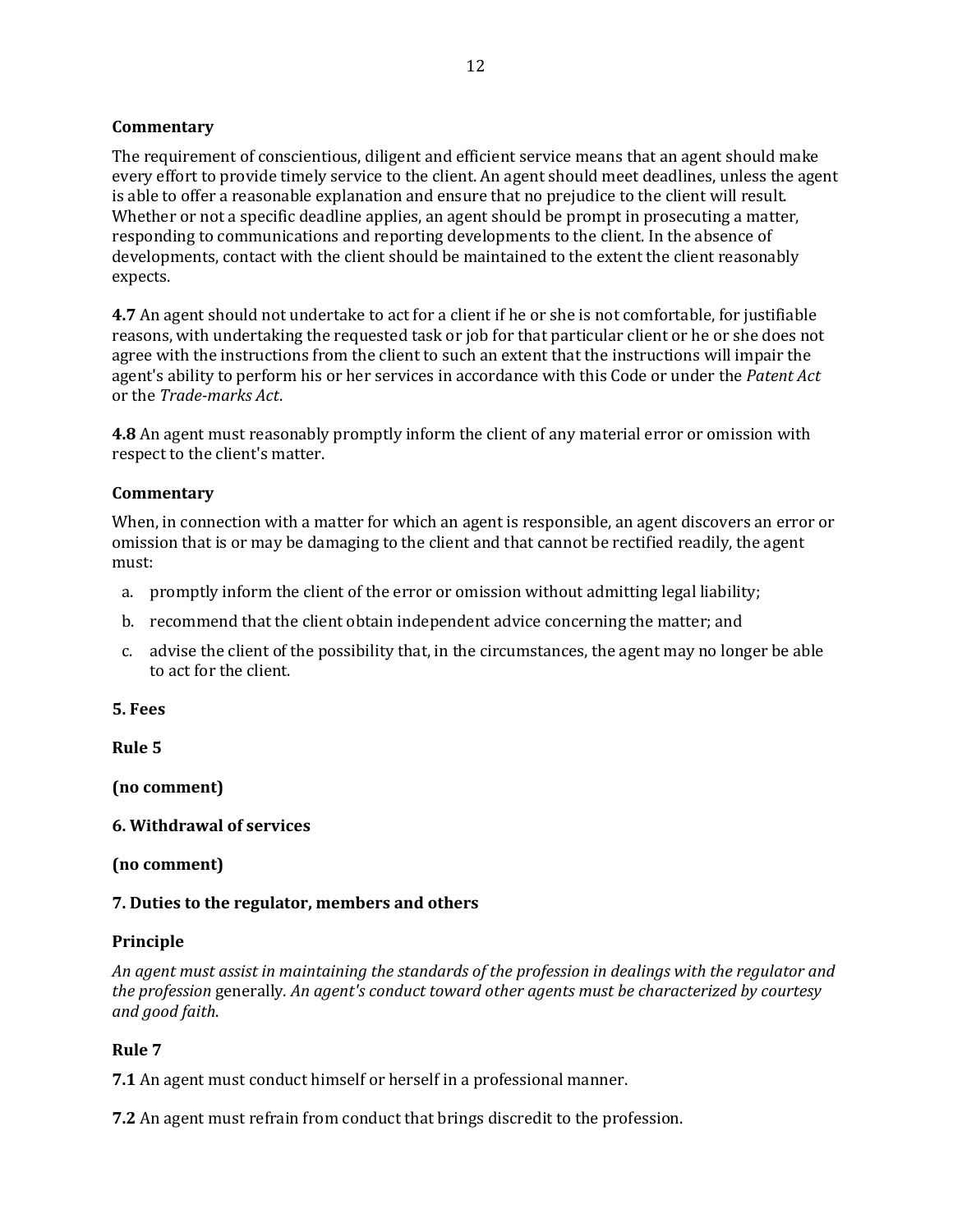**7.3** An agent must respond promptly and in a complete and appropriate manner to any communication from the regulator relating to the agent's conduct.

**7.4** An agent has a professional duty to meet financial obligations in relation to the agent's practice.

**7.5** An agent must report to the regulator any conduct of which the agent has personal knowledge and which in the agent's reasonable opinion, acting in good faith, raises a serious question of whether another agent is in breach of this Code or any other applicable laws.

**7.6** An agent must encourage a client who has a claim or complaint against an apparently dishonest agent to report the facts to the regulator as soon as reasonably practicable.

**7.7** An agent has complete professional responsibility for all business entrusted to him or her and must directly supervise staff and assistants to whom the agent delegates particular tasks and functions.

**7.8** An agent acting as a supervisor to a trainee must provide the trainee with meaningful training and exposure to and involvement in work that will provide the trainee with knowledge and experience of the practical aspects of patent agency or trade-mark agency, together with an appreciation of the traditions and ethics of the profession.

**7.9** In connection with an agent's practice, an agent must not discriminate against any person.

**7.10** In connection with an agent's practice, an agent must not sexually harass or engage in any other form of harassment of any person.

# **7.11**

- a. When an agent ("transferring agent") transfers from a firm ("former firm") to a new firm, neither the agent nor the former firm must exercise or attempt to exercise undue influence or harassment upon clients of the former firm whose work was done by the transferring agent to influence the decision of the client as to who will represent the client.
- b. While an agent is employed, the agent must not solicit business from the agent's employer's clients or prospective clients on his or her account, without the knowledge of the agent's employer.

## **8. Communications to the regulator, CIPO and others principle**

## **(no comment)**

## **9. Advertising**

## **Principle**

*An agent may advertise service and fees, or otherwise solicit work, provided that the advertisement is:*

- 1. *neither false or misleading, confusing, or deceptive, nor likely to mislead, confuse or deceive;*
- 2. *in good taste;*
- 3. *not likely to bring the profession into disrepute; and*
- 4. *demonstrably true, accurate and verifiable.*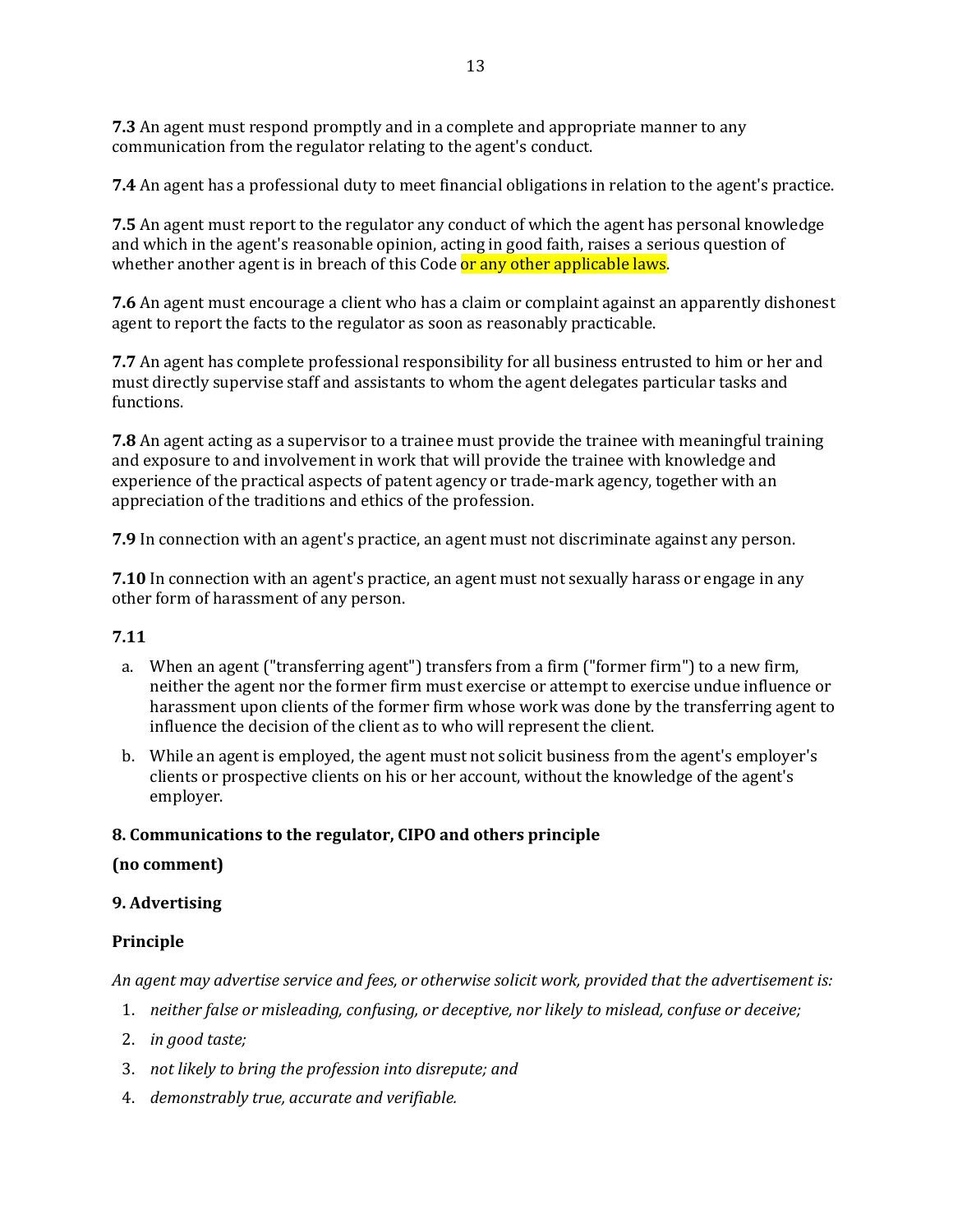#### **Rule 9**

**9.1** An agent must not use any description that falsely suggests that the agent or another person in his or her firm has academic or professional qualifications that such agent or person does not possess. An agent must not advertise services that amount to the practice of law, unless the agent is also authorized to practice law in a province or territory.

#### **Commentary**

Clients often seek an agent with certain background or skills. Such clients should not be misled by an agent holding out himself or herself or other members of his or her firm as having skills that they do not possess.

**9.2** The Agent's advertisements may be designed to provide information to assist a potential client to choose an agent who has the appropriate skills and knowledge for the client's particular matter. The agent may indicate that his or her practice is restricted to a particular area, or may indicate that the agent practices in a certain area if such is the case. In all cases, the representations made must be accurate (that is, demonstrably true) and must not be misleading.

**9.3** The agent must not indicate by way of advertisement, letterhead, or otherwise, that he or she has a professional office at a named location when in fact such is not the case.

**9.4** An agent may advertise fees charged for their services provided that:

- a. the advertising is reasonably precise as to the services offered for each fee quoted;
- b. the advertising states whether other amounts, such as disbursements and taxes, will be charged in addition to the fee; and
- c. the agent strictly adheres to the advertised fee in every applicable sense.

#### **Commentary**

The use of phrases such as "John Doe and Associates", or "John Doe and Company" and "John Doe and Partners" is improper unless there are in fact, respectively, two or more other agents associated with John Doe in practice or two or more partners of John.

#### **10. Unauthorized practice**

#### **Principle**

*An agent owes a duty to assist in preventing the unauthorized practice of persons or entities. This includes practice not authorized under the relevant intellectual property statutes or by laws regulating the provision of legal services in Canada*.

#### **Rule 10**

**10.1** An agent must act within the scope permitted under the *Patent Act* and the *Trade-marks Act*. An agent must take particular care to avoid providing advice and services that would amount to the practice of law, unless the agent is also authorized to practice law in a province or territory in Canada.

**10.2** An agent should not, without the express approval of the regulator, retain, occupy office space with, use the services of, partner or associate with, or employ in any capacity having to do with the practice of Patent or Trade-mark agency or both, an agent who is under suspension as a result of